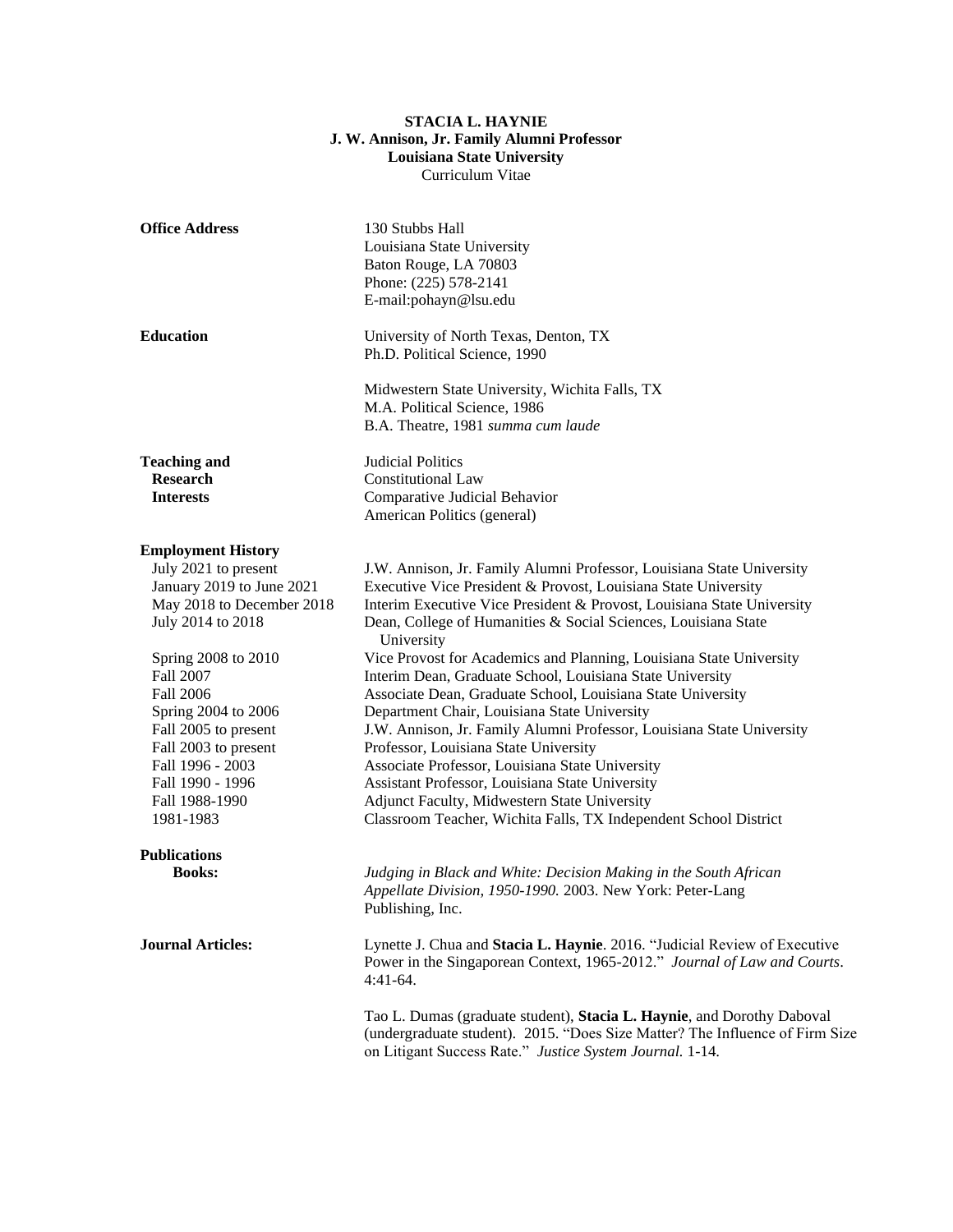**Stacia L. Haynie** and Tao L. Dumas. "The Philippine Supreme Court and Regime Response: 1970-2000." 2014. *Asian Journal of Comparative Law*. 9(1):173-1969.

Tao L. Dumas (graduate student) and **Stacia L. Haynie**. 2012. "Building an Integrated Model of Trial Court Decision-Making: Predicting Plaintiff Success and Awards across Circuits." *State Politics and Policy Quarterly*. 12:103-126.

Kaitlyn L. Sill, Joseph Ura and **Stacia L. Haynie**. 2010. "Strategic Passing and Opinion Assignment on the Burger Court." *Justice System Journal*. 31:164-179.

Kaitlyn L. Sill and **Stacia L. Haynie.** 2010. "Panel Assignment in Appellate Courts: Strategic Behaviour in the South African Supreme Court of Appeal." *Politikon: The South African Journal of Political Science*. 37:269-286.

"Oral Advocacy and Judicial Decision-Making in the South African Appellate Courts." 2009. *Advocate.* 22:16-19. [Edited version from 2005. *South African Journal of Human Rights*. 21:473-489.

**Stacia L. Haynie** and Kaitlyn L. Sill. 2007. "Experienced Advocates and Litigation Outcomes: Repeat Players in the South African Supreme Court of Appeal." *Political Research Quarterly.* 60:443-453.

"Oral Advocacy and Judicial Decision-Making in the South African Appellate Courts." 2005. *South African Journal of Human Rights*. 21:473-489.

**"**Structure and Context of Judicial Institutions in Democratizing Countries: The Philippines and South Africa." 2004. *Arellano Law and Policy Review*. 5:25-56.

Lori Hausegger and **Stacia L. Haynie**. "Panel Assignment in Appellate Courts: Influences on Judicial Decision Making in South Africa and Canada." 2003. *Law and Society Review.* 37:635-657.

"Judicial Decision-Making and the Use of Panels in the South African Appellate Division, 1950-1990." 2002. *Politikon: South African Journal of Political Studies*. 29:147-161.

"Politicization of the Judiciary: The Philippines Supreme Court and the Post Marcos Era." 1998. *Asian Studies Review*. 22:459-473.

"Courts and Revolution: Independence and Legitimacy in the New Republic of South Africa." 1997. *Justice System Journal*. 19:167-179.

**Stacia L. Haynie** and Joseph Devore, "Judging in an Unjust Regime: South Africa's Appellate Division, 1950-1990." 1996. *American Review of Politics*. 17:245-263.

"Resource Inequalities and Regional Variation in Litigation Outcomes in the Philippine Supreme Court, 1961-1986." 1995. *Political Research Quarterly*. 48:371-380.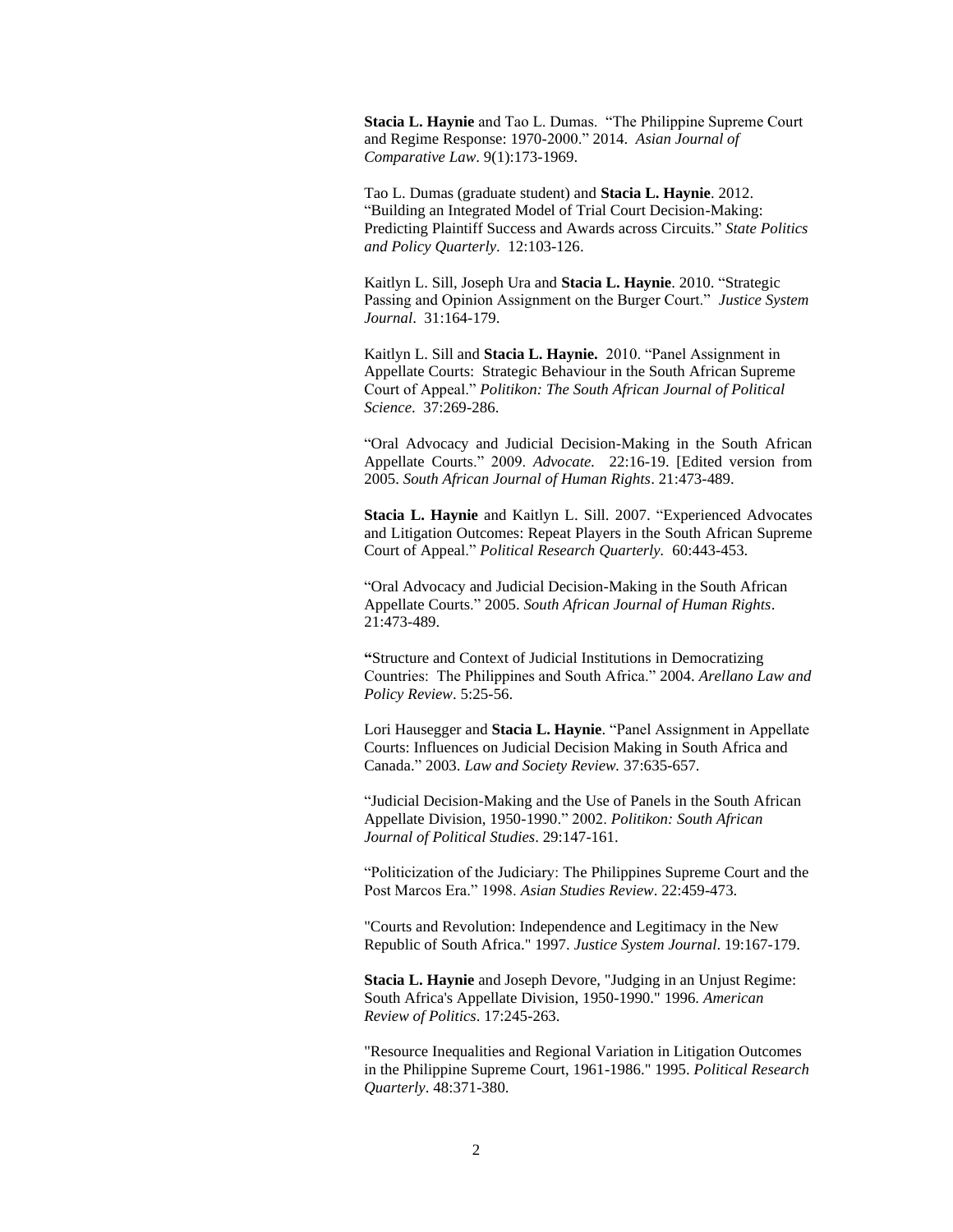|                            | "Resource Inequalities and Litigation Outcomes in the Philippine<br>Supreme Court." 1994. Journal of Politics. 56:752-772.                                                                                                                                                                                    |
|----------------------------|---------------------------------------------------------------------------------------------------------------------------------------------------------------------------------------------------------------------------------------------------------------------------------------------------------------|
|                            | Stacia L. Haynie and Ernest Dover, "Prosecutorial Discretion and the<br>Decision to Try the Case." American Politics Quarterly. 1994. 22:370-<br>381.                                                                                                                                                         |
|                            | C. Neal Tate and Stacia L. Haynie. "Building a Scientific Comparative<br>Judicial Politics and Arousing the Dragons of Antiscientism." 1994.<br>Law and Society Review. 28:377-394.                                                                                                                           |
|                            | C. Neal Tate and Stacia L. Haynie. "The Philippine Supreme Court<br>Under Authoritarian and Democratic Rule: The Perceptions of the<br>Justices." 1994. Asian Profile. 22:209-226.                                                                                                                            |
|                            | C. Neal Tate and Stacia L. Haynie. "Authoritarianism and the<br>Functions of Courts: A Time Series Analysis of the Philippine Supreme<br>Court." 1993. Law and Society Review. 27:201-234.                                                                                                                    |
|                            | "Leadership and Consensus on the United States Supreme Court."<br>1992. Journal of Politics. 54:1158-1169.                                                                                                                                                                                                    |
| <b>Other Publications:</b> | "A Coordinated Effort Establishing a 3+3 Program." 2015. Newsletter<br>of the Law & Courts Section of the American Political Science<br>Association. 25(1):12-14.                                                                                                                                             |
|                            | "The Start: A Coordinated Effort at Pre-Law Advising." 2014.<br>Newsletter of the Law & Courts Section of the American Political<br>Science Association. 25(1):12-14.                                                                                                                                         |
|                            | Associate Editor. 2005. Governments of the World: A Global Guide to<br>Citizens' Rights and Responsibilities. New York: MacMillan.                                                                                                                                                                            |
|                            | Miranda v. Arizona. 2004. In Constitutional Change: People, Power<br>and the Law, Gregg Ivers and Kevin McGuire, Eds. University Press of<br>Virginia. pp. 265-280.                                                                                                                                           |
|                            | "The Philippines Legal System." 2002. In Legal Systems of the World:<br>A Political, Social, and Cultural Encyclopedia, Herbert Kritzer, Ed.<br>Denver: ABC-CLIO Publishers.                                                                                                                                  |
| <b>Funded Research</b>     | 2021-2023. Howard Hughes Medical Institute (HHMI) Driving<br>Change Learning Community Grant, PI: StaciaHaynie, Co-PIs: Cynthia<br>Peterson, Dereck Rovaris, Jeremiah Shinn, Jose Aviles, Zakiya Wilson-<br>Kennedy; Site:Louisiana State University; Budget: \$50,000; Award<br>Period: 03/01/21 - 02/29/23. |
|                            | 2020. National Science Foundation, "Organizational Change for<br>Gender Equity in STEM Academic Professions." \$299,996. PI-Cynthia<br>B. Peterson; Co-PIs Stacia L. Haynie, Samuel Bentley, Zakiya S.<br>Wilson-Kennedy, Niki Norton.                                                                        |
|                            | 2006. Louisiana Board of Regents Awards to Louisiana Artists and<br>Scholars Program (ATLAS), "Winners and Losers: Appellate Court<br>Outcomes in Comparative Perspective." \$49,851                                                                                                                          |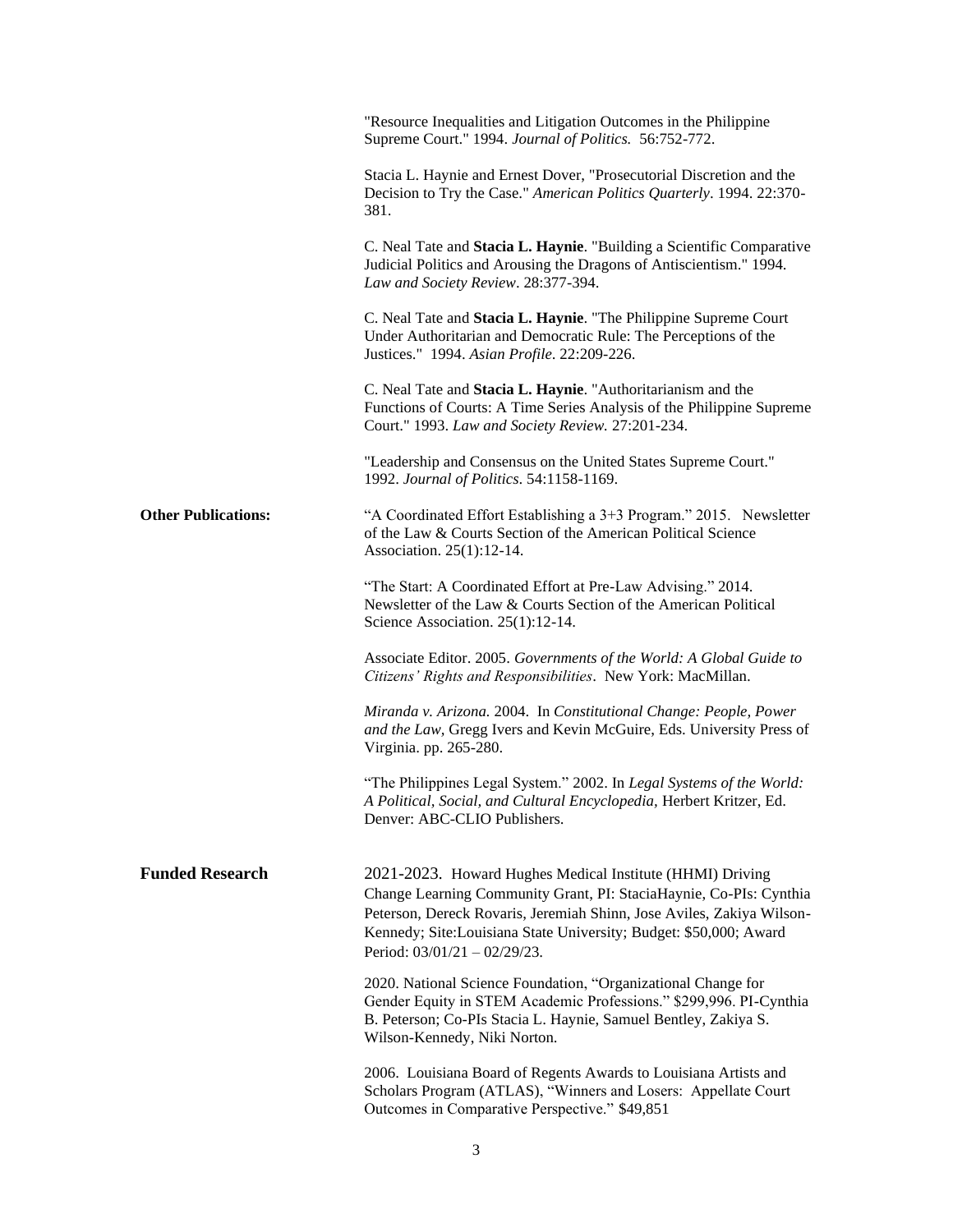2006-2008, Louisiana Education Quality Support Fund, "Winners and Losers: Appellate Court Outcomes in Comparative Perspective" \$123,000.

2002-2006, National Science Foundation, "Extending a Multi-Country Data Base and Program of Research. Grant Proposal" \$425,000 with Co-Investigators: C. Neal Tate, University of North Texas; Reginald Sheehan, Michigan State University; Donald Songer, University of South Carolina (SES #0137055).

2002, National Science Foundation Research Experience for Undergraduate Students. \$3,375.

2001, Bhatia Endowed Professorship, "Speech, Press, Freedom and the New South African Constitutional Order." \$3,000.

2000, National Science Foundation Research Experience for Undergraduate Students. \$12,900.

2000, National Science Foundation, "Fitting More Pieces into the Puzzle of Judicial Behavior: A Multi-Country Data Base and Program of Research. Grant Proposal" \$200,000 Co-Investigators: C. Neal Tate, University of North Texas; Reginald Sheehan, Michigan State University; Donald Songer, University of South Carolina (SES #9975237).

1996, LEQSF R&D (\$66,088) for "Courts and the Allocation of Values: A Cross-National Analysis of Appellate Court Outcomes"

1996, Louisiana State University, Summer Research Grant (\$3,500). Travel grant for South African field research.

1994, Louisiana State University, Summer Research Grant (\$4,000) for "The Evolution of the Apartheid System: The Political Response of the South African High Court."

1992, Louisiana State University, Women's and Gender Studies (\$700) for Women in Politics course development.

1991, Louisiana State University, Center for Life Course and Population Studies (\$450) for "To Plea or Not to Plea: The Political Agenda of the Prosecuting Attorney."

**Field Research** 1996 South Africa 1997 Philippines 2000 India 2001 South Africa 2002 South Africa 2003 South Africa 2006 India 2006 South Africa 2013 South Africa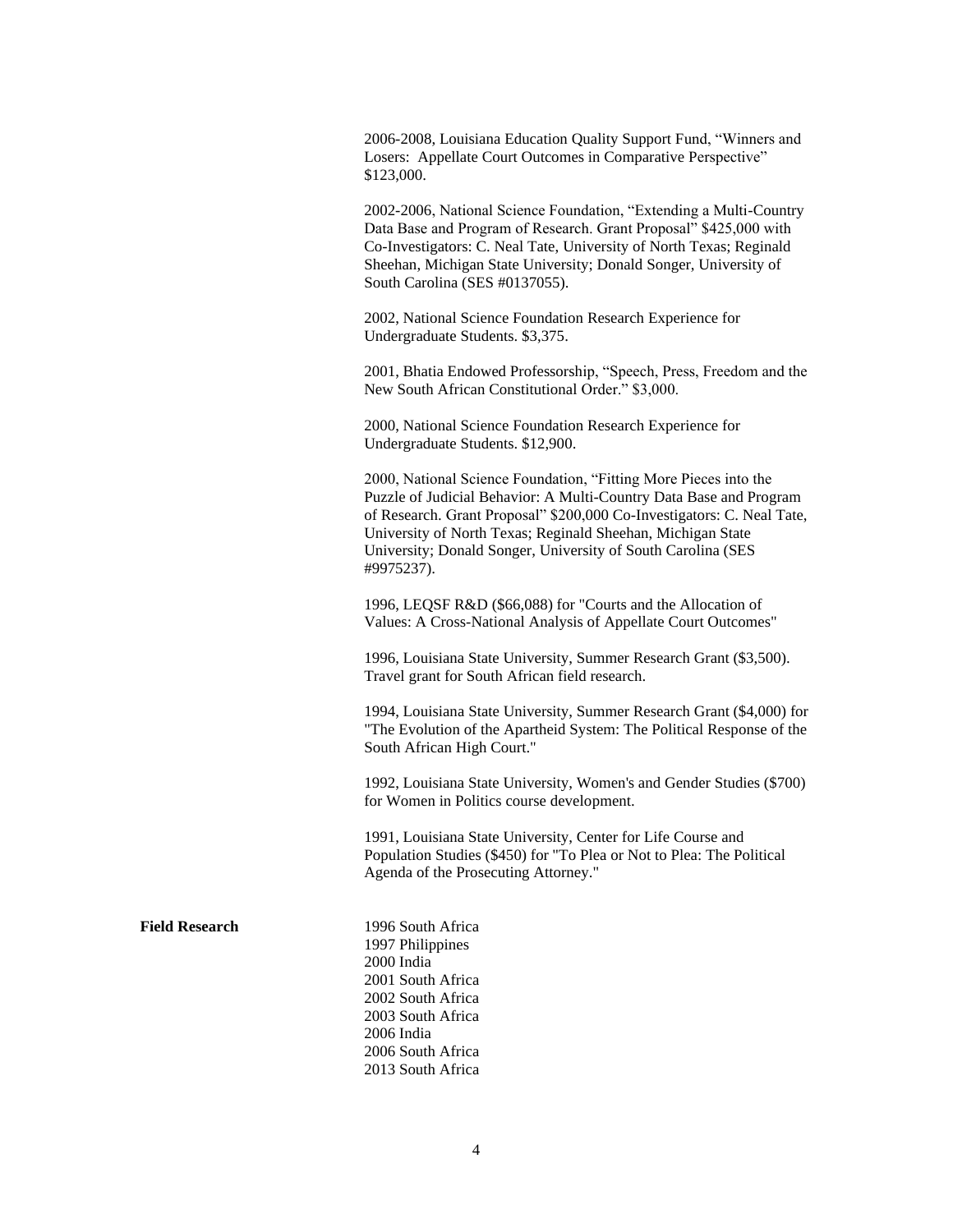**Professional Conferences Stacia L. Haynie.** 2018. "The Role of the Dean in Successful Development." Development for Deans and Academic Deans Conference, Chicago. Council for Advancement and Support of Education.

> **Stacia L. Haynie** and Tao L. Dumas. 2018. "The Decision-Making of the South African Constitutional Court: An Initial Exploration, 1995- 2010." Southern Political Sciences Association Meeting.

**Stacia L. Haynie** and Krista Allen (invited participant). 2017. "The Dream Team Panel." Development for Deans and Academic Deans Conference. Council for Advancement and Support of Education.

Tao L. Dumas and **Stacia L. Haynie**. 2017. "Judicial Response to Political Change: The South African Constitutional Court (1995- 2007)." Southern Political Sciences Association Meeting.

**Stacia L. Haynie** and Krista Allen (invited participant). 2016. "The Dream Team Panel." Development for Deans and Academic Deans Conference. Council for Advancement and Support of Education.

Brooksie Chastant (undergraduate student), **Stacia L. Haynie.** 2016. "The South African Constitutional Court and Regime Response, 1994- 2014." Southern Political Science Association Meeting.

Brooksie Chastant (undergraduate student), **Stacia L. Haynie**, Eric Harper (graduate student), Jonathan Smith (undergraduate student), Sabrina Valenti (undergraduate student). "The South African Constitutional Court and Regime Response, 1994-2008." 2015. Southern Political Science Association Meeting.

**Stacia L. Haynie**, Kirk Randazzo, Reginald Sheehan and Donal R. Songer. 2013 "Winners and Losers in Appellate Court Outcomes: A Comparative Perspective." American Political Science Association Meeting.

Invited Participant. "Round Table: Field Research in Judicial Politics." 2013. Southern Political Science Association Meeting.

Tao L. Dumas (graduate student), **Stacia L. Haynie**, and Dorothy Daboval (undergraduate student). 2012. "Does Size Matter? The Influence of Firm Size on Litigant Success Rate." Southern Political Science Association Meeting.

Tao L. Dumas (graduate student) and **Stacia L. Haynie**. 2010. "Economic Conditions, the Local Community, and Outcomes in Civil Litigation." American Political Science Association Meeting.

**Stacia L. Haynie** and Tao L. Dumas (graduate student). 2010. "Regime Change and Judicial Response: The South African Legal System, 1950-2000." Midwest Political Science Association Meeting.

Tao L. Dumas (graduate student) and **Stacia L. Haynie.** 2010. "The Institutional Ecology of Civil Trial Courts and Its Effect on Litigation Outcomes." Southern Political Science Association.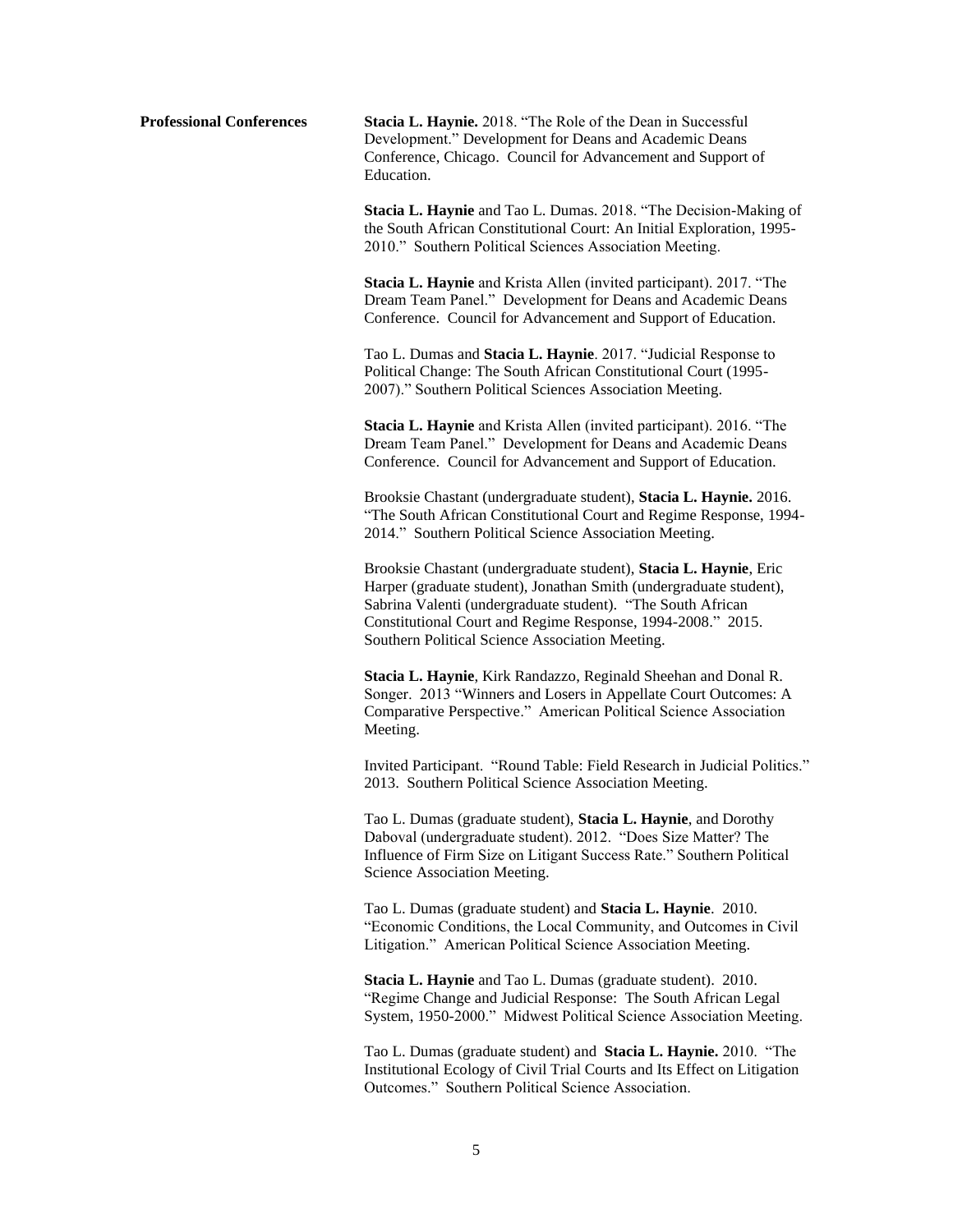Tao L. Dumas (graduate student) and **Stacia L. Haynie.** 2009. "Outcomes in Civil Litigation: Predicting Plaintiff Success." Southern Political Science Association.

Tao L. Dumas (graduate student) and **Stacia L. Haynie.** 2008. "Resource Inequality and Litigant Outcomes in State Supreme Courts." American Political Science Association.

Tao L. Dumas (graduate student) and **Stacia L. Haynie**. 2008. "Resource Inequalities and Institutional Bias in State Supreme Courts." Midwest Political Science Association.

Jamal Taylor (undergraduate student, Southern University). **Stacia L. Haynie** and Kaitlyn Sill (graduate student). 2008. Affirmative Action, Appellate Court Decision, and Minority Enrollment in Institutions of Higher Education, 1990-2005." Southern Political Science Association.

**Stacia L. Haynie** and Maria Klimash (graduate student).2008. "*Roe v. Wade* and Its Progeny: The Impact of State Legislative and Judicial Actions on Abortion Rates in Five States." Southern Political Science Association.

**Stacia L. Haynie** and Kaitlyn Sill **(**graduate student). 2007. "Panel Assignment in Appellate Courts: Strategic Behavior in the South African Supreme Court." American Political Science Association.

Kaitlyn Sill (graduate student) and **Stacia L. Haynie**. 2007. "Opinion Development in the Mass Public: The Effect of Roe v. Wade." Southern Political Science Association.

Issues in Comparative Politics Research. 2007. Roundtable, Southern Political Science Association.

The Comparative Courts Dataset. 2007. Roundtable, Southern Political Science Association.

Kaitlyn Still (graduate student)**,** Joseph Ura and **Stacia L. Haynie**. 2006. "Strategic Passing and Opinion Assignment on the Burger Court." American Political Science Association.

**Stacia L. Haynie**, Donald R. Songer, C. Neal Tate and Reginald R. Sheehan. "Winners and Losers: Appellate Court Outcomes in a Comparative Perspective." 2005. American Political Science Association.

**"**Experienced Advocates and Litigation Outcomes: Repeat Players in the South African Supreme Court of Appeal." 2005. Midwest Political Science Association.

"Oral Advocacy and Judicial Decision-Making in the South African Appellate Courts." 2004. Southern Political Science Association.

**Stacia L. Haynie** Kimberly L. White (undergraduate student). "Race, Ideology and Party Affiliation: A Contextual Analysis of Attitudinal Differences." 2004. Southwestern Political Science Association.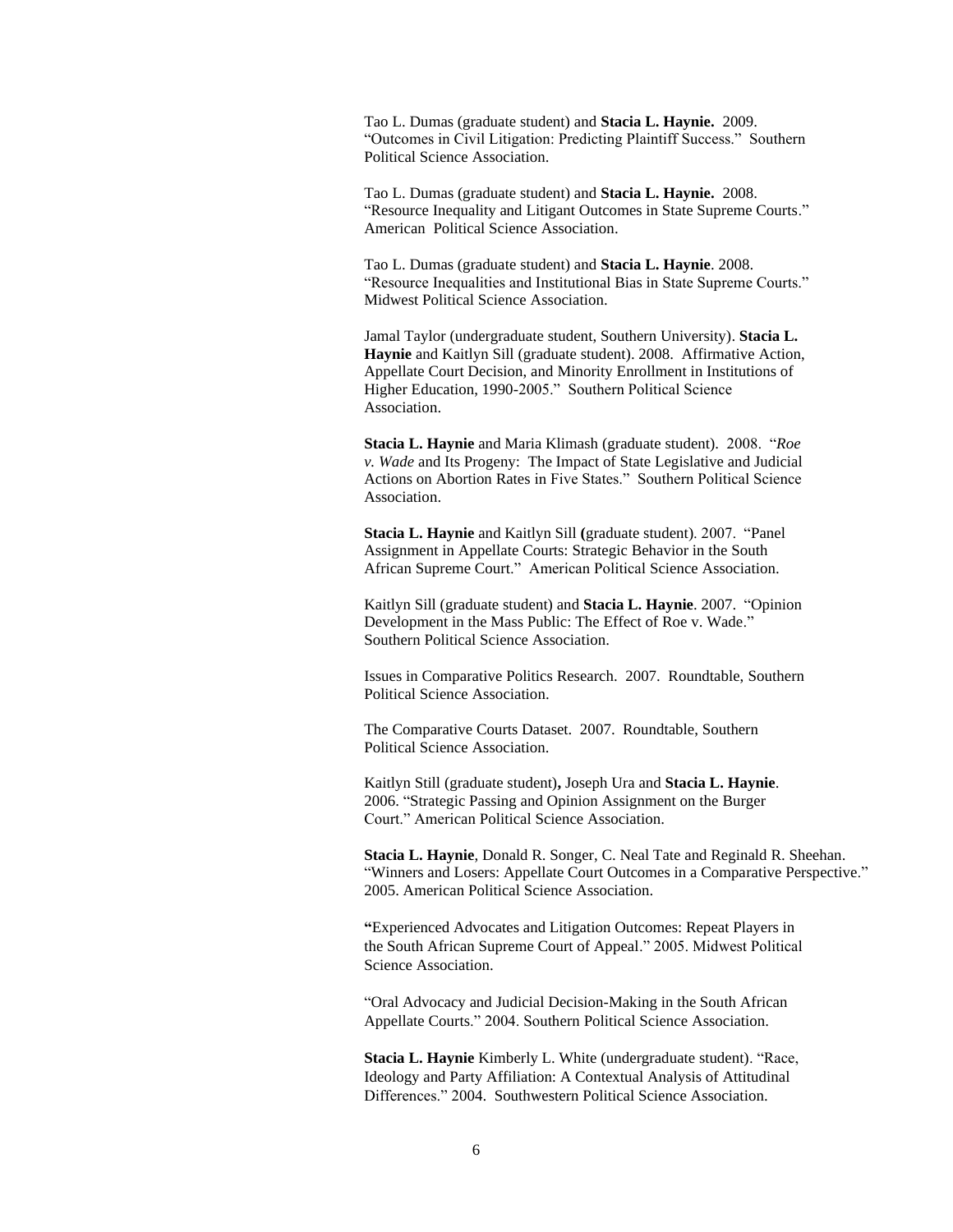Discussant. "Reform and the Rule of Law in Latin America." 2004. Southern Political Science Association.

Stephenie E. Franks (graduate student) and **Stacia L. Haynie**, "A Comparative Analysis of Death Penalty Decisions in the Appellate Division of South Africa." 2003. American Political Science Association.

International Comparative Judicial Scholars Conference. 2002. Co-Director of NSF-Funded Workshop. Denton, Texas.

 **Stacia L. Haynie**, C. Neal Tate, Reginald Sheehan, and Donald R. Songer. "Regime Support and Appellate Courts: A Comparative Analysis of Litigation Outcomes." 2002. American Political Science Association.

"Establishing the Rule of Law: Speech and Press under the New South African Constitutional Order." 2002. Western Political Science Association.

**Stacia L. Haynie**, Stephenie Franks (graduate student) and Keith Nordyke (undergraduate student). 2002. "Explaining the Death Penalty Cases of the United States Supreme Court." Southwest Political Science Association.

**Stacia L. Haynie**, C. Neal Tate, Reginald Sheehan, and Donald R. Songer. Winners and Losers: A Comparative Analysis of Appellate Courts and Litigation Outcomes. 2001. American Political Science Association.

Lori Hausegger and **Stacia L. Haynie**. "Panel Assignment in Appellate Courts: Influences on Judicial Decision Making in South Africa and Canada." 2001. Midwest Political Science Association.

"Panel Assignment and Judicial Decision-Making in a Non-Democratic Regime: The South African Appellate Division, 1950-1990." 2001. Western Political Science Association.

C. Neal Tate and **Stacia L. Haynie**. "Comparative Judicial Politics in the Year 2000 and the Role of Research Collaboration between Indigenous and American Scholars." 2000. American Political Science Association

International Comparative Judicial Scholars Conference. 2000. Co-Director of NSF-Funded Workshop. Denton, Texas.

"Judicial Decision-Making in the South African Appellate Division, 1950-1990: A Time Series Analysis." 2000. Southwestern Social Science Association.

The First Amendment in the New Millennium: A Roundtable Discussion. 2000. Invited Participant. Southwestern Social Science Association.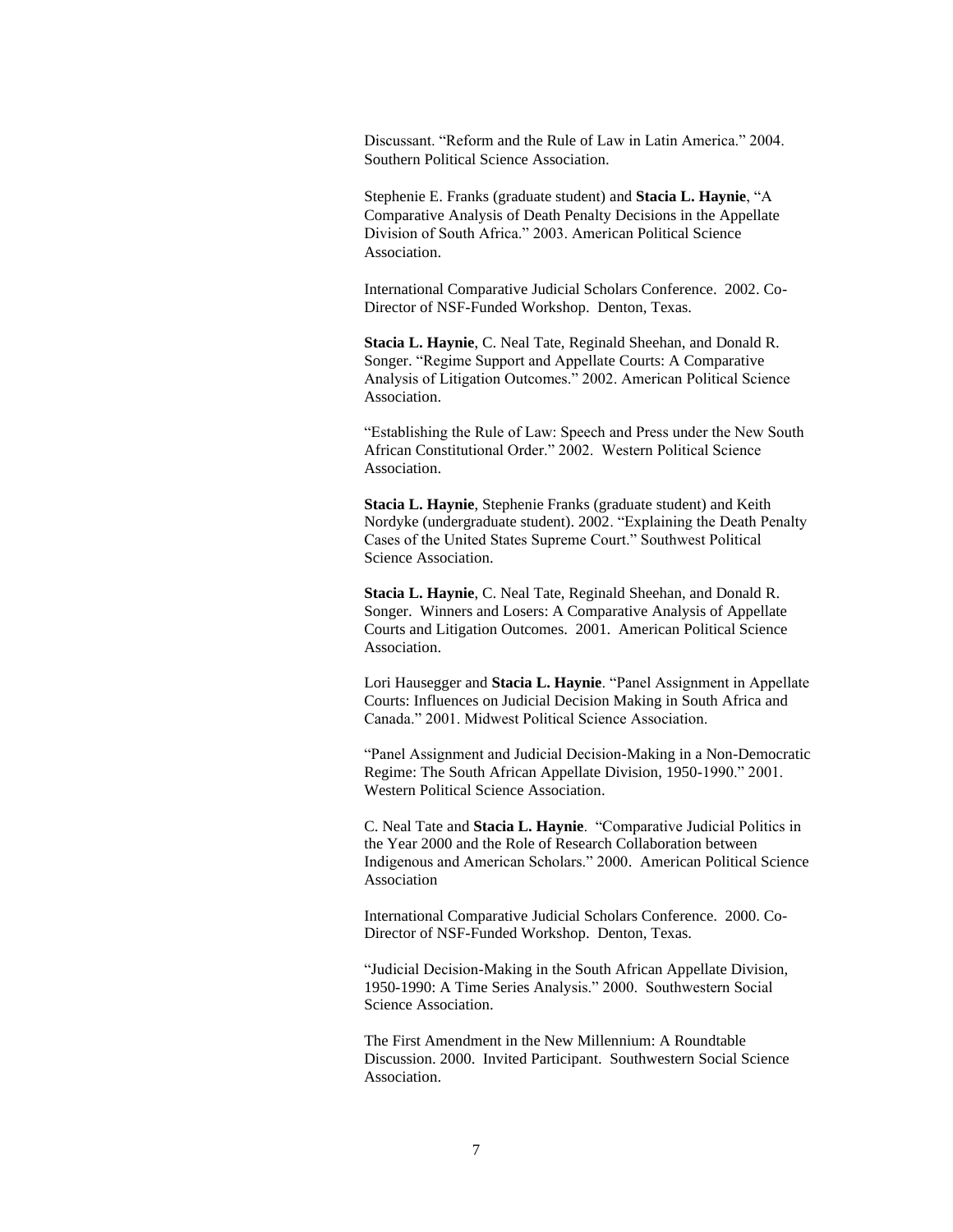"Judicial Institutions as Agents for Democratization." 2000. Invited participant, Democracy Conference, University of Houston.

**Stacia L. Haynie** and C. Neal Tate. "Fitting More Pieces into the Puzzle of Judicial Behavior: A Multi-Country Data Base and Program of Research. Grant Proposal." 1999. Invited participant to Annual conference on the Scientific Study of Judicial Politics.

"Judicial Decision-Making in the South African Appellate Division, 1950-1990." 1999. American Political Science Association.

Clair Wilkins (graduate student) and **Stacia L. Haynie**. "Facts, Attitudes and Strategic Choice: Explaining Criminal Cases of the United States Supreme Court." 1999. American Political Science Association.

**Stacia L. Haynie** and Clair Wilkins (graduate student). "Facts, Attitudes and Strategic Choice: Explaining Death Penalty Cases of the United States Supreme Court." 1998. Southern Political Science Association.

C. Neal Tate and **Stacia L. Haynie**. "Studying Judicial Behavior: Theory and Method." 1998. Invited participant to Annual conference on the Scientific Study of Judicial Politics.

"Judicial Decision-Making in a Nondemocratic Regime: The South African Appellate Division, 1950-1990." 1998. American Political Science Association.

"Ideology and Judicial Decision-Making in the South African Appellate division, 1950-1990." 1998. Midwest Political Science Association.

Discussant. "Comparative Perspectives on Judicial Politics." Midwest Political Science Association.

"Court and Revolution; The Philippine Supreme Court in the Post-Marcos Era." 1997. American Political Science Association.

"Ideology and Decision-Making in a Non-Democratic Regime: The South African Appellate Division, 1950-1990." 1997. Midwest Political Science Association.

"Courts and Revolution: Establishing the Rule of Law in the New Republic of South Africa." 1996. American Political Science Association.

"Judicial Decision-Making in a Non-Democratic System: The South African Appellate Division, 1950-1990." 1995. American Political Science Association meeting.

**Stacia L. Haynie** and Joseph Devore (graduate student), "Supreme Court Voting and Presidential Ideological Expectations, 1916-1992." 1994. Southern Political Science Association meeting.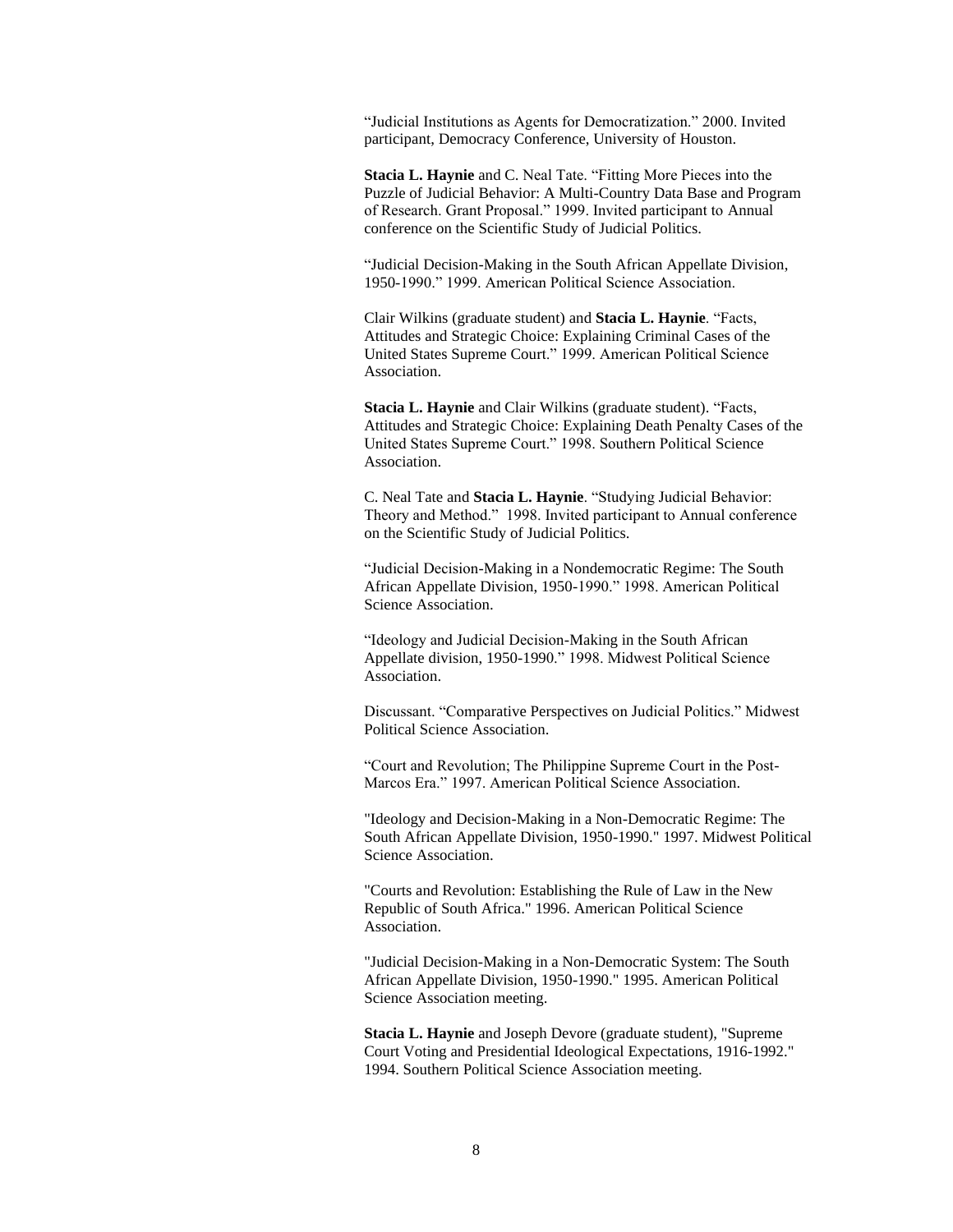**Stacia L. Haynie**, Reginald Sheehan and Donald Songer, "Courts and the Allocation of Values: A Cross-National Analysis of Appellate Court Outcomes." 1994. American Political Science Association.

"Resource Inequalities, Political Goods, and Litigation Outcomes Before the Philippine Supreme Court." 1994 Midwest Political Science Association.

**Stacia L.** Haynie, Reginald Sheehan and Donald Songer, "A Comparative Investigation of Resource Inequalities and Litigation Outcomes." 1994 Midwest Political Science Association.

**Stacia L. Haynie** and Joseph Devore (graduate student), "Resource Inequalities and Litigation Outcomes in the South African High Court, 1950-1990." Southwest Political Science Association Meeting, 1994.

"Social Development, Economic Resources and Litigation Outcomes in the Philippine Supreme Court." 1993 Southwest Political Science Association.

"Resource Inequalities and Litigation Outcomes in the Philippine Supreme Court." 1992 American Political Science Association.

"Institutional Dependence and the Philippine Supreme Court." 1992 Midwest Political Science Association.

**Stacia L. Haynie** and Ernest Dover, "To Plea or Not to Plea: The Political Agenda of the District Attorney." 1991 Southern Political Science Association.

Discussant, "Courts and Policy-Making." 1991 Midwest Political Science Association Meeting.

"Leadership and Consensus on the United States Supreme Court." 1990 Southern Political Science Association.

C. Neal Tate and **Stacia L. Haynie**, "Institutional Liberalism in the United States Supreme Court, 1916-1988: An Explanation of Economics and Civil Rights and Liberties Outcomes." 1990 American Political Science Association.

"A Time Series Analysis of the United States Supreme Court: A Functional Approach to a Political Institution." 1990 Midwest Political Science Association.

"The Collapse of Consensus on the United States Supreme Court: Dissenting Votes or a Matter of Opinion." 1989 American Political Science Association.

C. Neal Tate and **Stacia L. Haynie**, "Authoritarianism and the Functions of Courts: A Time Series Analysis of the Philippine Supreme Court." 1989 Law and Society Association.

C. Neal Tate and **Stacia L. Haynie**, "Reactions of an Independent Supreme Court to Authoritarian Rule: Perceptions of The Philippine Supreme Court Justices." 1988 Interim Meeting of the Research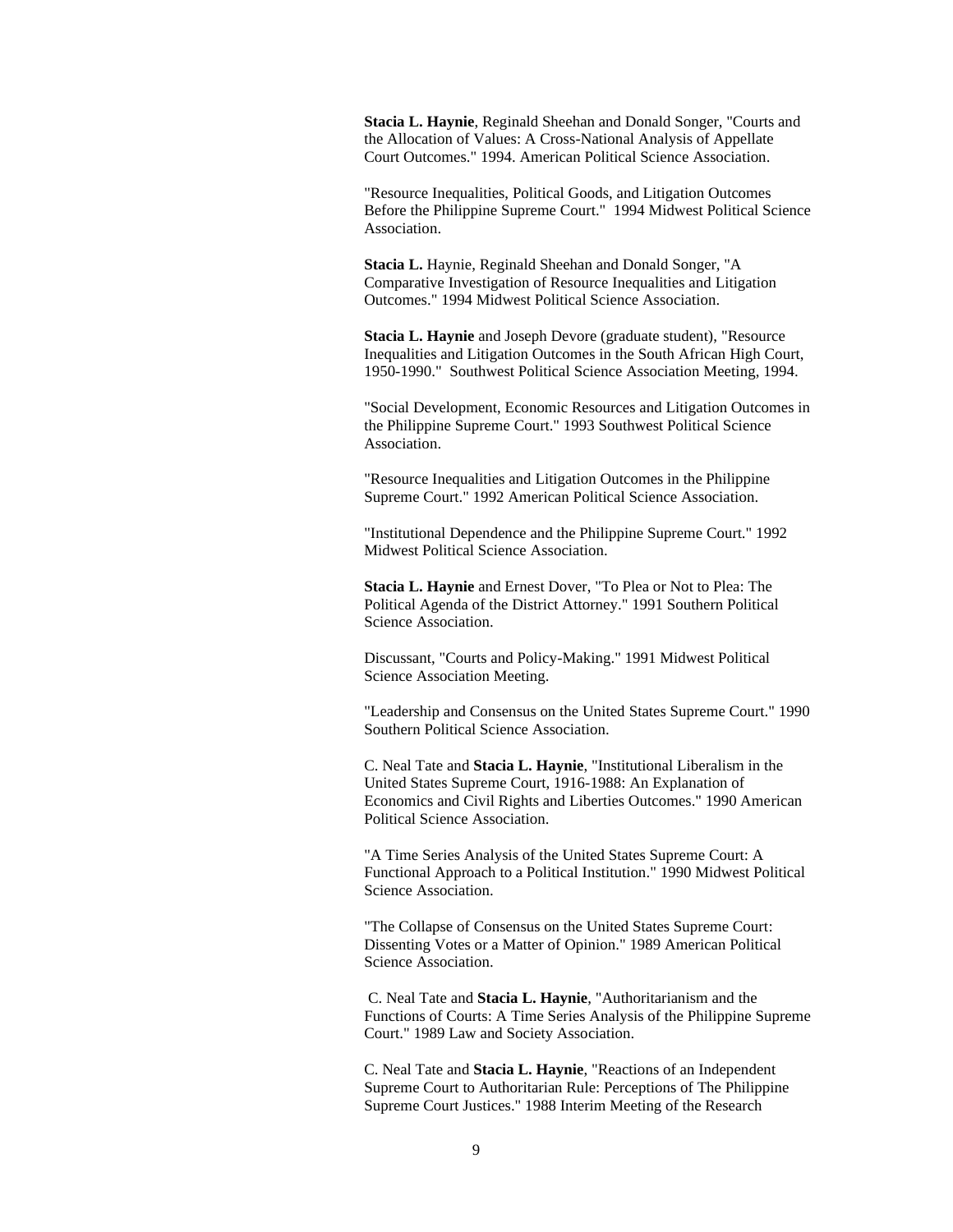|                                             | Committee on Comparative Judicial Studies of the International<br>Political Science Association.                                                                                 |
|---------------------------------------------|----------------------------------------------------------------------------------------------------------------------------------------------------------------------------------|
| <b>Awards and Honors</b>                    | 2021, Southern Political Science Association Manning Dauer Award<br>for exceptional service to the discipline<br>2020, Baton Rouge Business Report Influential Woman in Business |
|                                             | 2019, Student Government Jeffrey S. Campbell Distinguished Service<br>Memorial Award                                                                                             |
|                                             | 2014, Nicholson Award for Outstanding Faculty Member, College of<br>Humanities and Social Sciences                                                                               |
|                                             | 2013 Commencement Speaker, Midwestern State University<br>2012, Outstanding Reviewer Award, Political Research Quarterly                                                         |
|                                             | 2011, ING Professor of Excellence Award                                                                                                                                          |
|                                             | 2011, Outstanding Alumnus, Fain College of Fine Arts, Midwestern<br><b>State University</b>                                                                                      |
|                                             | 2005, Council for Advancement and Support of Education<br>Professor of the Year Nominee for LSU                                                                                  |
|                                             | 2005, J. W. Annison, Jr. Family Alumni Professor                                                                                                                                 |
|                                             | 2005, LSU Distinguished Faculty Award<br>2004, Member, LSU Omicron Delta Kappa National Leadership Honor<br>Society                                                              |
|                                             | 2003, College of Arts and Sciences Distinguished Faculty Award                                                                                                                   |
|                                             | 2002, LSU University Alumni Association Faculty Excellence Award<br>2000, LSU College of Arts and Sciences Advisory Council Award for<br>Excellence in Undergraduate Teaching    |
|                                             | 2000, LSU Alpha Lambda Delta Freshman Honor Society recognition<br>for Superior Instruction of Freshman Students                                                                 |
|                                             | 1999, LSU Alpha Lambda Delta Freshman Honor Society recognition<br>for Superior Instruction of Freshman Students                                                                 |
|                                             | 1999, Outstanding Alumni, Department of Political Science,<br>Midwestern State University                                                                                        |
|                                             | 1989, Sam A. McAlister Award for Outstanding Graduate Student in<br><b>Political Science</b>                                                                                     |
|                                             | University of North Texas<br>1981, Outstanding Education Student, Midwestern State University                                                                                    |
|                                             |                                                                                                                                                                                  |
| <b>Other Scholarly</b><br><b>Activities</b> | 2017, Chair, SPSA Diane Blair Award Committee                                                                                                                                    |
|                                             | 2017-present, Member, LSU Black Male Leadership Initiative<br><b>Advisory Council</b>                                                                                            |
|                                             | 2016-present, Member, Finance Committee, SPSA                                                                                                                                    |
|                                             | 2015, Member, New Awards Committee, SPSA                                                                                                                                         |
|                                             | 2014-present, Member, Strategic Planning Committee, SPSA<br>2013, Member, Editorial Advisory Board, Justice System Journal                                                       |
|                                             | 2103-2016, Member, Committee on Meetings of the APSA                                                                                                                             |
|                                             | 2012, Invited Participant, The Role of Civil Liberties in Civil Society                                                                                                          |
|                                             | Activism for Social Justice in South East Asia & Socio-Legal<br>Research Southeast Asia: Themes, Directions and Challenges                                                       |

- Conference Workshop, National University of Singapore.
- 2012-2016, Treasurer, Southern Political Science Association
- 2011-present, Associate Editor, *Journal of Law and Courts*
- 2005- 2015, Member, Editorial Advisory Board, *Journal of Politics*
- 2012, Secretary, Southern Political Science Association
- 2011, Chair, Law and Courts Section of the APSA Best Journal Article Award Committee.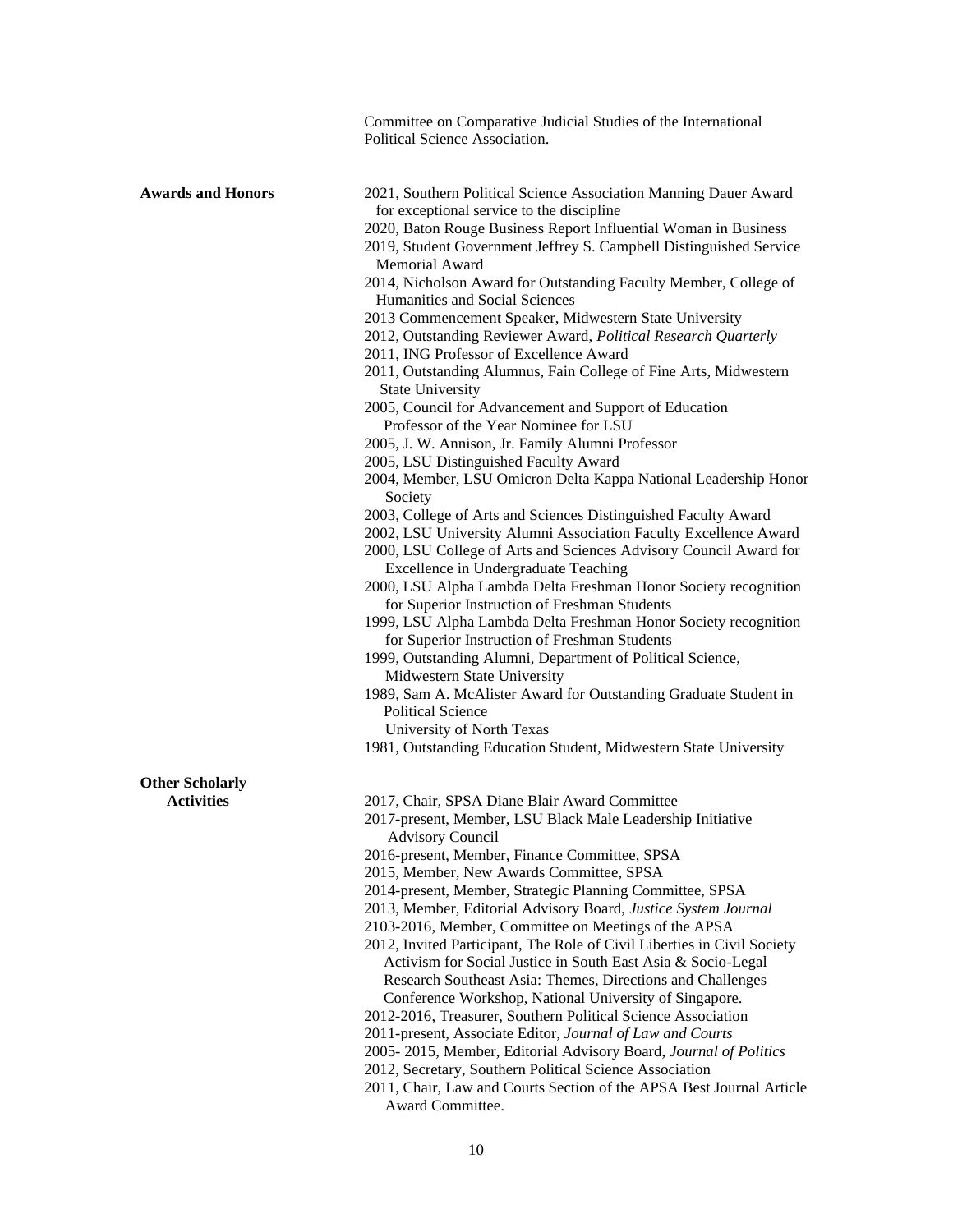- 2008-2012, Member, Executive Council, Southern Political Science Association.
- 2007, Member, Nominations Committee, Law and Courts Section of the American Political Science Association
- 2005 2008, Member, Executive Council, Midwest Political Science Association
- 2005, Member, Best Paper Committee, *Political Research Quarterly*
- 2005, Chair, Nominations Committee, Southern Political Science Association
- 2001- 2006, Member, Editorial Advisory Board, *Political Research Quarterly*
- 2002, Chair, Nominations Committee, Law and Courts Section of the American Political Science Association
- 2001-2002, Member, Law and Social Science Review Panel, National Science Foundation
- 2002, Member, Best Paper Committee, *Political Research Quarterly*
- 2002, Section Chair of Public Law Panels, Midwest Political Science Association
- 2001, Advisor to APSA Short Course on Conducting Comparative Judicial Research.
- 1999-2000, Member, Executive Council of the APSA, Law and Courts Section
- 2000, Advisor to APSA Short Course on Professional Development of Junior Faculty
- 2000, Chair, Nominating Committee, Southwestern Social Science Association
- 1999, Nominating Committee, Southwestern Social Science Association
- 1998, Nominating Committee, Southern Political Science Association
- 1997, Section Chair of Public Law Panels, Southern Political Science Association Meeting
- 1996, Section Chair of Public Law Panels, Southwest Political Science Association Meeting
- 1996, Chair, CQ Press Award for Best Graduate Paper Committee
- 1995, American Political Science Association, Law and Courts Organized Section Best Paper Award Committee Member
- 1995, Southern Political Science Association Best Graduate Paper Committee Member
- Journal Referee *American Political Science Review*
- Journal Referee *American Journal of Political Science*
- Journal Referee *Journal of Politics*
- Journal Referee *Political Research Quarterly*
- Journal Referee *Law and Society Review*
- Journal Referee *American Politics Quarterly*
- Journal Referee *American Review of Politics*
- Journal Referee *Southeastern Political Review*
- Journal Referee *Justice System Journal*
- Reviewer National Science Foundation
- Book Review, *Law and Politics*, August 2009
- Book Review, *Law and Politics*, January 2001
- Book Review, *Law and Politics*, May 1997
- Book Review, *Journal of Politics*, May 1993
- External Reviewer, promotion and tenure, 2000, 2001, 2003, 2005,
	- 2007, 2008, 2009, 2010, 2011, 2012, 2013, 2014, 2015, 2016, 2017

**Departmental Service** Chair, Judicial Search Committee, 2013-14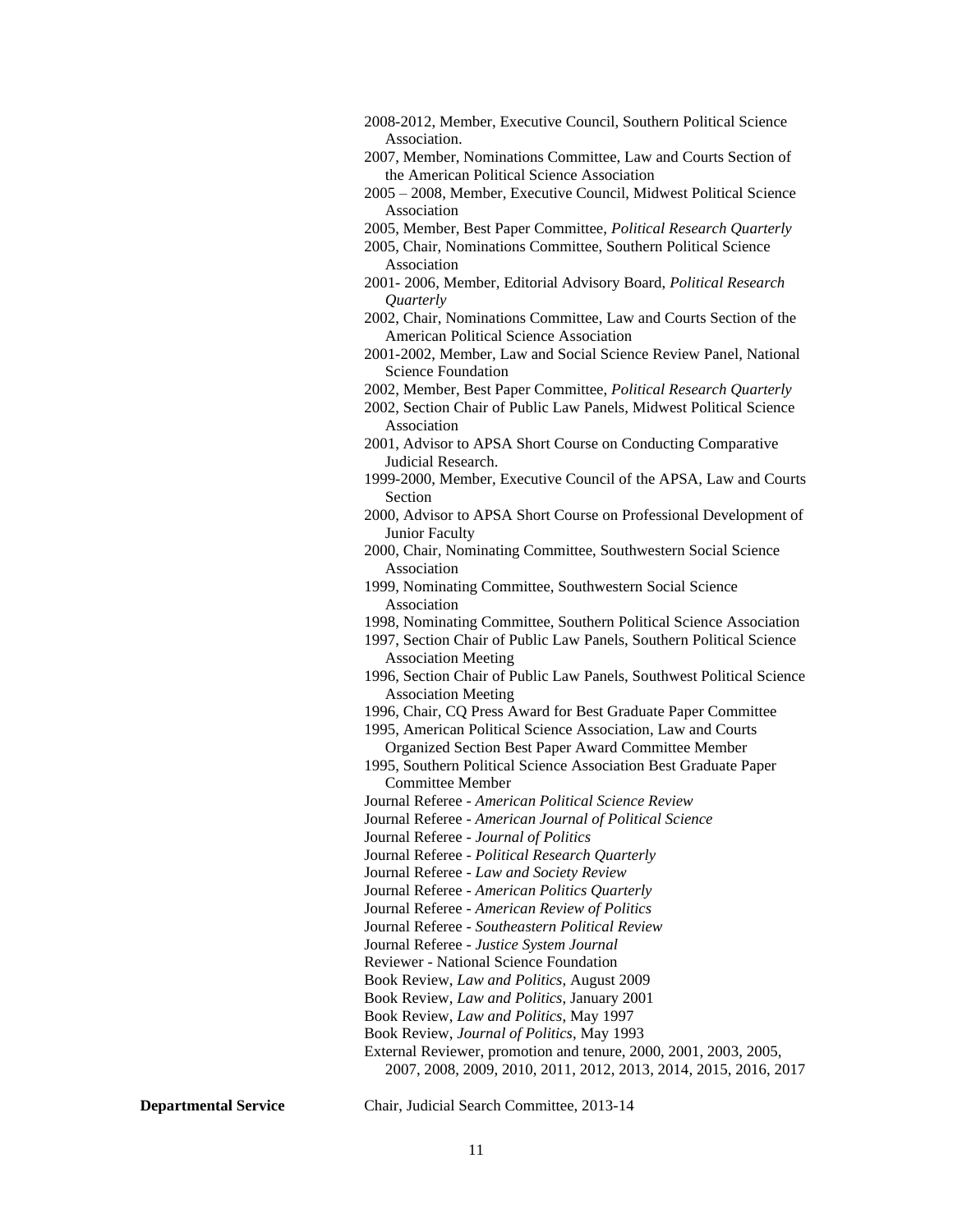Chair, Department Evaluation Committee, 2012-13 Member, Department Assessment Committee, 2011-14 Departmental Chair, 2004-2006 Departmental Pre-Law Advisor, 2003-2004 Member, Departmental Curriculum Committee, 2002-2003 Member, Departmental Research Committee, 2003 Member, Departmental Academic Programs Committee, 2002 Member, Departmental Faculty Evaluation Committee, 2001 Member, Departmental Graduate Committee, 2001 Member, Departmental Evaluation Committee, 2001 Chair Departmental Research Committee, 2000 Member, Departmental Advisory Committee 2000 Chair, Departmental Faculty Evaluation Committee, 2000 Member, Departmental Recruitment Committee, European Politics, 2000 Member, Departmental Recruitment Committee, Latin American Politics, 2000 Member, Departmental Advisory Committee 1999 Chair, Departmental Research Committee, 1999 Chair, Departmental Public Law Search Committee, 1998 Member, College Grade Appeal Panel, 1998 Member, Departmental Advisory Committee 1998 Chair, Departmental Research Committee, 1998 Member, Departmental Research Committee, 1997 Member, Departmental Recruitment Committee, Environmental Politics, 1996 Member, Departmental Graduate Committee, 1994 Member, Departmental Graduate Studies Committee, 1993 Member, Departmental Graduate Studies Committee, 1992 Member, Departmental Academic Programs Committee, 1991 Member, Departmental Recruitment Committee, Soviet Studies 1990 Member, Departmental Recruitment Committee, American Politics, 1990 Member, Departmental Academic Programs Committee, 1990 **College, University &** Member, Executive Board, Baton Rouge Area Chamber, 2018-2021 **Community Service** Chair, Search Committee, Associate Vice Provost, On-line and Distance Education, 2017 Chair, Working Group, 160/90 Branding Campaign, 2016. Member, Campus Master Plan Committee, 2015-present Member, Search Committee, Associate Vice President for Enrollment Management, 2015 Member, LSU Naming Committee, 2016-2018. Member, Dow Westside YMCA Board of Directors Member, Dean's Advisory Committee for Promotion and Tenure, College of Humanities and Social Sciences, 2013-2016 Member, Search Committee, LSU Director of Institutional Research, 2013 Member, Search Committee, LSU Vice President, Finance and Administrative Services, 2013 Member, Academic Sub-Committee for the Transition Advisory Team, LSU System, 2013 Co-Chair, NCAA Recertification, 2010-2012 Coordinator, University Program Review, 2010-2014 Member, University Budget Committee, 2010-2014 Vice Provost for Academics and Planning, 2008 to 2010